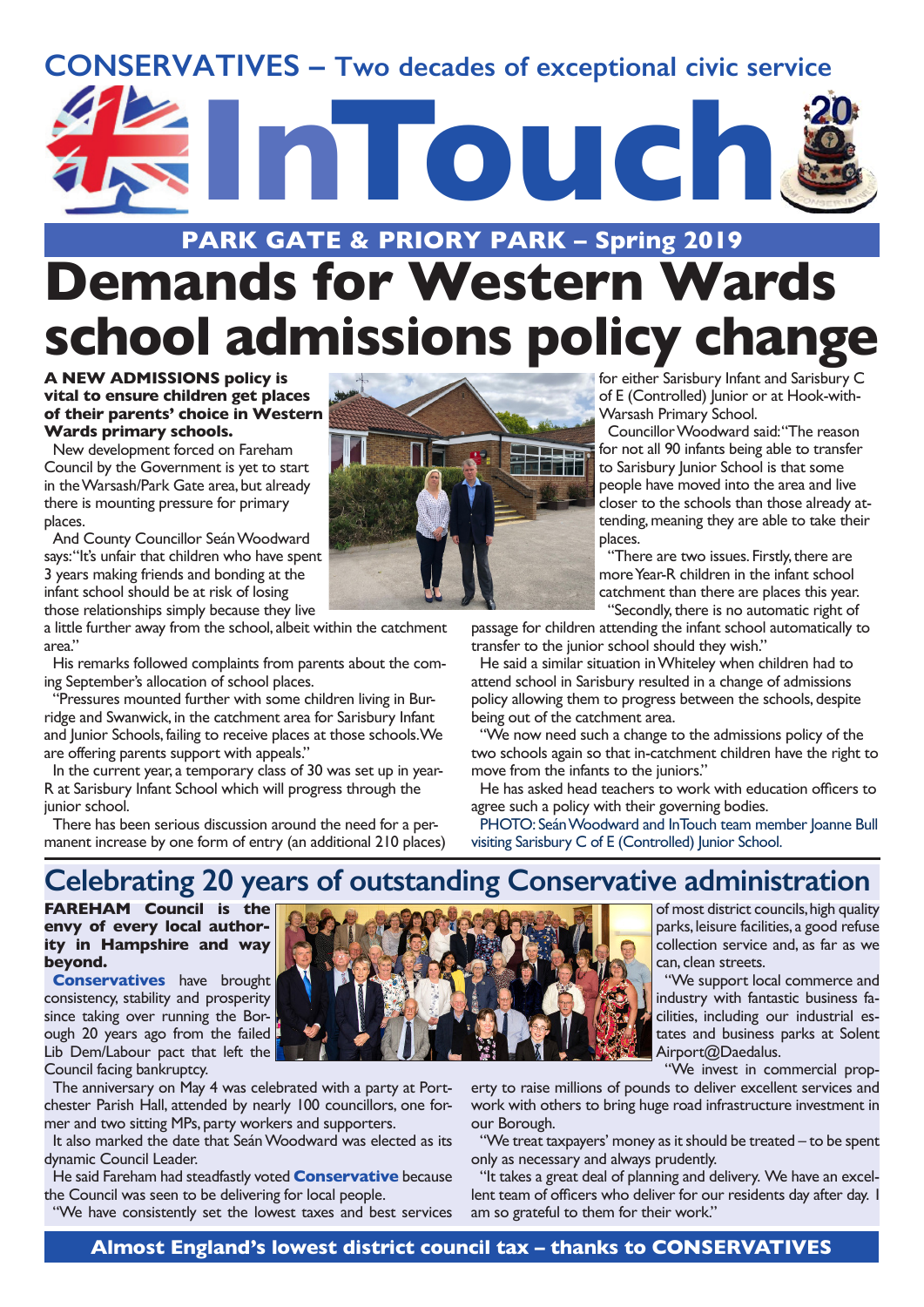**Weed spraying reinstated** After the complaints raised across the Borough last year, we discussed improvements with the County Council to try to make sure that these prob-

lems don't happen this year.

If there are any problems with weeds in your area please let your local coun-

We received confirmation that weed spraying was due to start in May and should have been carried out in the Park Gate and Sarisbury Green area at

the end of the month.

All the Borough should have been

treated by the end of May.

cillors know.

**New dog fouling law**

A clamp-down on dirty dog owners

came into force on April 1.

The Council's new Public Spaces Protection Order aims to encourage dog owners to be more responsible. It allows the Council to continue to tackle dog fouling and request dogs be put on leads if causing a public nui-

sance.

They must be on leads in sensitive places such as cemeteries and are excluded from certain places such as

your ward councillors.<br>
And the service to everyone in the same and the same and the Microsoft Whether you voted for us or not, your Conservative councillors promise the highest standards of service to everyone in the community. Contact us any time and we'll respond personally within 48 hours.

play areas.

The PSPO also limits the number of dogs a person can walk at any one

time to four.

**Get in on the act**

Beacon Productions have been awarded a £3,100 grant from the Borough

Council's community fund.

The local non-profit making group wanted to buy two video cameras to help members to take part in smallscale productions which they write

and perform.

Councillor Simon Martin visited a group meeting recently and was im-

pressed by their skills.

The Council sets aside £300,000 for the community fund, which is there to

support local projects.

So if you want to get in on the act and apply for funding or find out more about Beacon Productions, contact

## **Seán Woodward**

8 Persian Drive Whiteley PO15 7BJ Tel: 01489 881030 email: sean.woodward@hants gov.uk



## **COUNTY COUNCILLOR Fareham Sarisbury**

**BOROUGH COUNCILLORS Park Gate & Priory Park** COME AND JOIN US

If you support Conservative principles and would like to vote to select your Council and Parliamentary candidates, to attend social and political events or help us by delivering InTouch in your street, then why not join Park Gate Branch of Fareham Conservative Association? Contact Simon Woodhams 07971 288993 or simon@ sjwuk.com







Tel: 074 4455 2194

email: ibastable@fareham.gov.uk

**WE SERVE YOU ALL**

## **2 InTouch 42,000 people use Holly Hill Leisure Centre every week. CONSERVATIVES promised it. We delivered. InTouch 3**

**NEWS ROUND**

## **'Des Res' change to family homes**

**BONDING** 

**THIS LARGE detached house in Bridge Road, Park Gate is to be converted and extended to help reduce the high priority waiting list.**

Two 3-bedroom family homes will be provided at a social rent of 45-55% of market rate, helped by a successful Council bid for a £270,000 grant from Homes England.

Three more 2-bedroom homes will also be provided alongside the existing building at an affordable rent, about 80% of market rate.

The cash shortfall will come from the housing revenue account capital development fund. Work should start early summer, with occupation in 2020.



**FAREHAM has a strong recycling** 

**track record.**



making a difference in our community and playing our part to save our children's planet. "We are looking forward to supporting the Council's campaign throughout the year with a variety of events, embracing our new motto – reduce, reuse and recycle.'

## The launch of our single-use plastics campaign proves our commitment to improve the Government's waste strategy.

The UK must meet European recycling targets of 55% of waste by 2025 and up to 65% by 2035. Councillor Simon Martin said Fareham Council was committed to improve recycling.

cillor Simon Martin, who visited the nursery, said: "It's inspiring to see people, especially our younger generations, engaging with our campaign and recognising the importance of reducing single-use plastic. We hope it encourages more residents to get involved." PHOTO (I to r): James, Nathalie, Ella, Simon Martin, Mackenzie, Mila and Beth learn-

"We want to ensure we maintain our high level of service and make our recycling systems easy to understand and use." This will include:

•Continued collection of dry recyclables, hopefully extending this to include other materials such as plastic tubs and trays

•Key focus to try to avoid producing waste in the first place.

In the May 2018 Borough Council elections, only two polling stations were used for Park Gate and Priory Park, one in Middle Road, Park Gate and another at the Community Hall, Priory Park.

•Ensuring all waste that can be recycled is put into recycling bins and not contaminated as this reduces the value of recyclable products and increases the costs of our waste disposal service. Simon added: "We'll keep you informed how the Government's consultation on waste strategy progresses."

**COMPLETION of the development site on Middle Road/Station Road has been further delayed.**

> ment between June 20 and July 17. Comments/suggestions can be sent to ward councillors or the Council's Democratic Services.

It should have been finished at the end of July, but has now been rescheduled to be completed by the end of the year.

"However, there is better

"This is supported by many sponsors who offer funding for the eye-catching displays on our roundabouts and who provide the wonderful prizes and trophies for our presentation event each September."

news for drivers and pedestrians passing the site at the end of Botley Road where the retirement

compliands is

Réduce<br>Rense<br>Recycle

side the



residence nears completion," says Councillor Ian

## Bastable.

It's been running since 1996 and attracts over 400 entries, encouraging communities, from private gardens to businesses, to provide colourful planting schemes.

"Residents who raised concerns about their children walking to school from the Badger's Copse development should now be able to do so without crossing the busy road due to the pathway being closed.

"With some work still to be completed on the pavement,

followed by resurfacing, we can expect the whole development to be completed by June when residents start to occupy the new homes."



## **TWO new smart bins have been installed in the Borough as part of a trial to help reduce the amount of**

**litter.**

The bins, nicknamed the 'Big Belly', replaced another brand of solar bins at Holly Hill play area and Passage Lane car park in Warsash.

Solar compaction technology boosts capacity to 808 litres and compacts the litter several times a day, so more can be disposed of and fewer collections are needed.

'Big Belly' is currently used by more than 80 councils and is operated by a handle or by using a foot pedal. A sensor emails the council office when it's full, so the bin can be emptied.



# **Simon Martin**

230 Botley Road Burridge Southampton SO31 1BL Tel: 01489 325805 email: smartin@fareham.gov.uk

## **Sarisbury nursery kids help give plastics the push**

**NURSERY children have set an environmental example by joining Fareham's campaign to 'Give Plastic the Push'.**

Youngsters from Woodlands Early Roots Nursery in Sarisbury sent a splendid poster to the Council, with drawings showing what they had been doing.

The nursery has vowed to avoid single-use plastics by using only reusable water bottles, plates, bowls, cups and cutlery.

They are also looking at wider sustainability and waste prevention issues by using flannels instead of wipes and reducing their use of paper towels by almost a third within a month.

Nursery manager Clare Moore said: "We saw the Council's single-use plastic campaign and wanted to show them all the great things that we are doing to reduce our carbon footprint.

"We are extremely passionate about



The Council launched its campaign in October 2018. Since then, its SUP Engagement Officer has been working with schools, businesses and other groups, providing tips on how they can reduce their use of plastic. Executive Member for Streetscene Coun-

ing how to make plant pots out of plastic bottles

## **Lack of polling stations could affect voting turnout**

## **PARK GATE WARD should have more polling stations, says Councillor Ian Bastable.**

"Councillors are concerned that such a large ward should have the appropriate provision for voters to be able exercise their democratic right without the need to travel long distances.

"Without polling stations in suitably local and accessible locations, voting could be even further reduced when added to the Brexit abstention effect," he said.

The Council is carrying out a polling districts review which includes location of polling stations and findings will be reported to the June meeting of the Licensing & Regulatory Affairs Committee. Residents will have a second chance to com-

## **Help fill Fareham with flowers That's the appeal from organisers of the annual Fareham in Bloom competition.**

Councillor Simon Martin says: "Organised by our parks section and run by a group of dedicated volunteers, it is one of the largest of its kind on the south coast.

"Volunteers work throughout the year to encourage people to take part in parks projects, plan new ideas, design displays and run competitions.

He added: "Entry is free and open to anyone who lives or has a business within the Borough.

"Gardening is fun and the competition is also light-hearted and brightens up our local communities, so why not give it a go?"

**Nearly finished:** Botley Road retirement homes.